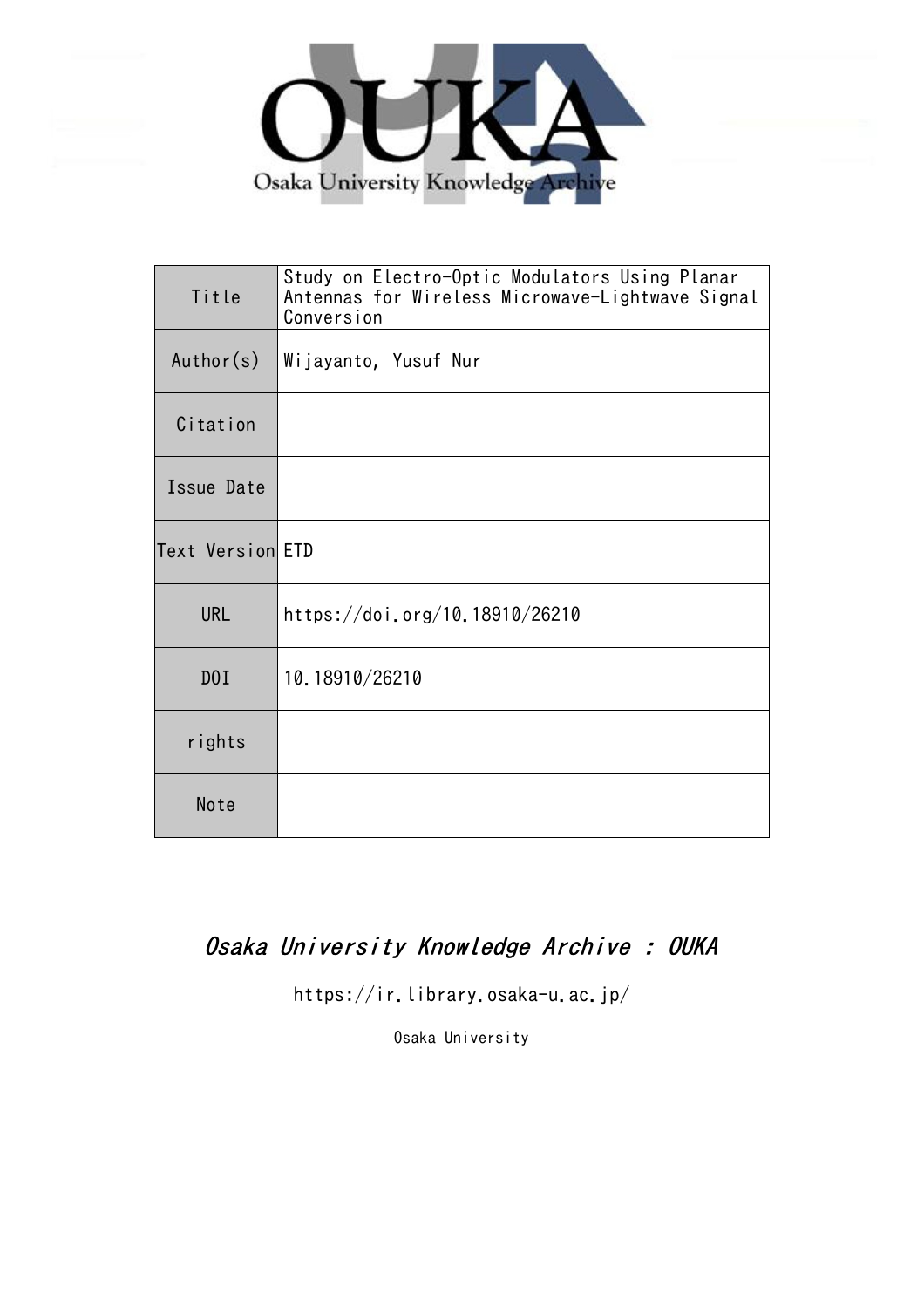## Synopsis of Thesis

Title:

Study on Electro-Optic Modulators Using Planar Antennas for Wireless Microwave-Lightwave Signal Conversion

(マイクロ波無線信号―光信号変換のための平面アンテナを用いた電気光学変調器の研究)

## Name of Applicant YUSUF NUR WIJAYANTO

The demand for high quality services in wireless communication increases every year. Currently, wireless communication with a hundred Mbps data rate is developed. In order to anticipate bottleneck in the future, large capacity for the data traffics is required. The capacity can be enhanced by use of high frequency operation as a wireless carrier. The high frequency carrier has large transmission loss in the air. Based on that, wireless communication with large capacity and short coverage area can be achieved with a Gbps data rate. The coverage area can be expanded by connecting each small wireless communication using optical fibers with low propagation loss. Therefore, broadband wireless communication can be realized using the radio-over-fiber (ROF) technology.

Since the radio (microwave) and optical (lightwave) signal are used simultaneously in the ROF technology, converters between microwave and lightwave signals are required. Converters from lightwave to wireless signals are composed of a high speed photo-detector and antenna. These devices have mature/ advanced technology for high frequency operation. In contrary, converters from wireless microwave to lightwave signals can be composed of an antenna and optical modulator. These devices have been developed for microwave bands. They have drawbacks for millimeter-wave/ sub-millimeter-wave bands such as losses, substrate resonant mode, rather difficult tuning, and so on.

In order to overcome the remaining issues, I study on electro-optic (EO) modulators using planar antennas for wireless microwave-lightwave signal conversion. EO modulators have advantages such as high speed operation, large bandwidth, and good linearity. In this dissertation, various EO modulators using planar structures are proposed with new fusion and integrated structures. The efforts to improve device performances and functions are also presented with array and suspended structures.

Firstly, I propose a new invention of a fusion EO modulator using a patch antenna embedded with a single narrow gap. A patch antenna embedded with a narrow gap is fabricated on an EO crystal substrate. By utilizing a displacement current and electric field across the gap, optical modulation can be obtained. The basic operations of the proposed device for wireless microwave-lightwave signal conversion were verified experimentally. The new invented EO modulator is operated with low microwave losses and no external power supply. It has simple compact structures and no precise tuning requirement.

Secondly, fusion EO modulators using a patch antenna embedded with double narrow gaps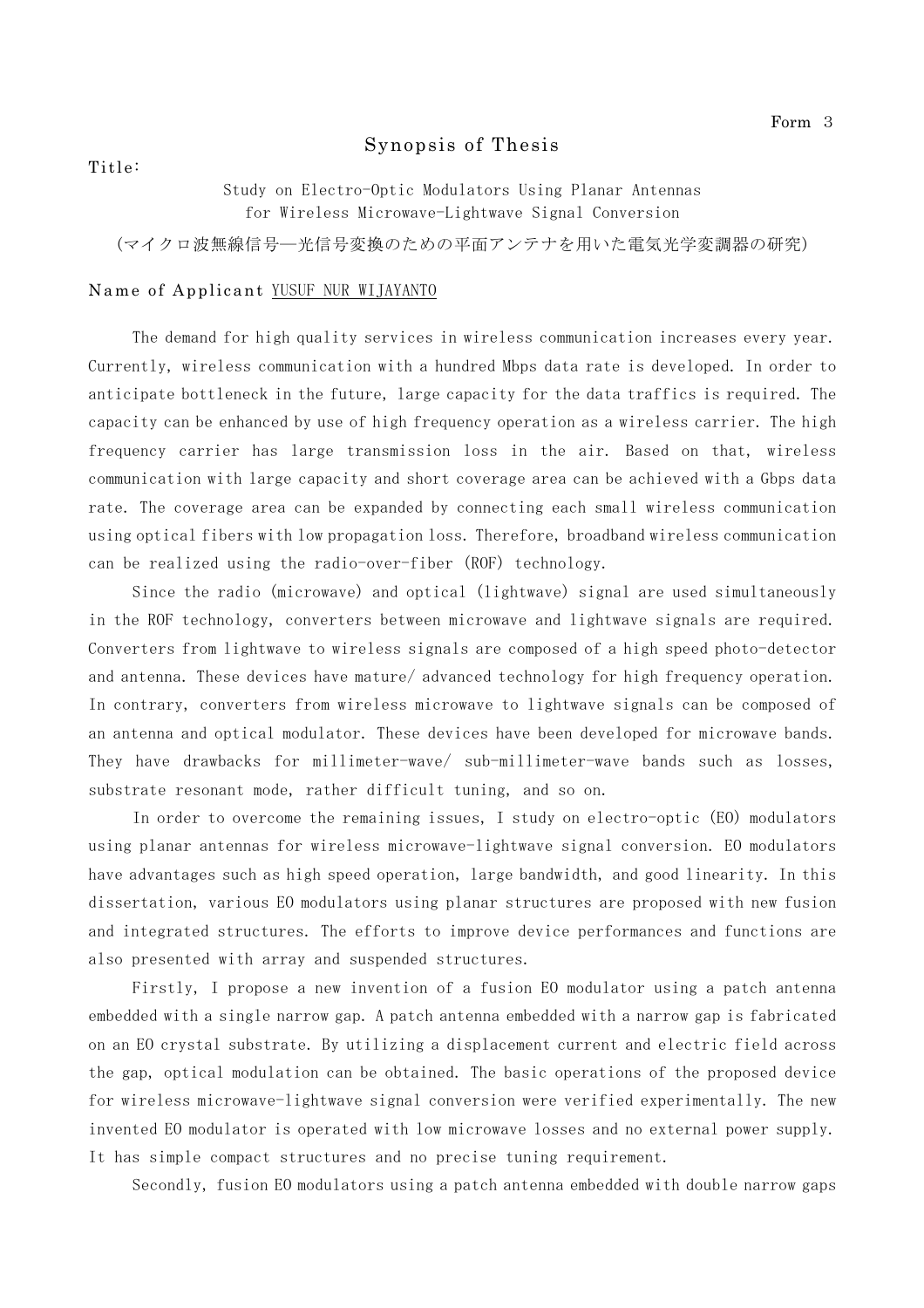are proposed for device function improvement. In here, I present an EO modulator using a patch antenna embedded with two parallel gaps for Mach-Zehnder optical interferometry. I also propose an EO modulator using a patch antenna embedded with two orthogonal gaps for receiving wireless microwave signals with orthogonal linear polarization and identifying the microwave polarization. In the experiment, the operations of the proposed device were measured successfully.

Thirdly, I propose a new integrated EO modulator using a planar yagi antenna coupled to a resonant electrode. Since the yagi antenna has higher gain and the resonant electrode has longer length compared to the devices with a patch antenna, larger modulation efficiency can be achieved. However, the precise tuning is required and rather difficult since the planar yagi antenna, resonant electrode, and connection line are used. Microwave losses might be also induced in the integrated EO modulator.

Fifthly, the efforts to improve modulation efficiency and device functions are done by EO modulators using an array of planar antennas. Modulation efficiency is proportional to the antenna number in an array structure, since optical modulation is induced effectively at each antenna. I propose an EO modulator using a quasi-phase-matching (QPM) array of patch antennas embedded with a narrow gap for further modulation efficiency enhancement. More compact device can be obtained with double number of antennas. Therefore, modulation efficiency of the device with QPM array structures becomes doubles than the device with conventional array structures. A ROF link using the proposed device was also demonstrated experimentally. Additionally, I also propose an EO modulator using a 2-D array of patch antennas embedded with orthogonal narrow gaps for wireless irradiation angle (beam forming) control. By using meandering gaps to compensate for the EO modulation degradation, 1-D and 2-D beam forming of wireless microwave signals can be obtained optically.

Sixthly, in order to enhance modulation efficiency in further and operate in high frequency operation, millimeter-wave optical modulators using thin EO waveguides suspended to planar antennas on a low-k dielectric substrate are proposed. Since effective dielectric constant of the proposed devices is low, large antenna aperture and long interaction length can be realized. The substrate resonant modes can be eliminated since a thin EO crystal is used. Therefore, large modulation efficiency can be achieved using the proposed device.

The various EO modulators using planar antennas were proposed and discussed. Basic operations of the proposed device for wireless microwave-lightwave signal conversion were verified. Modulation efficiency can be enhanced in further by considering internal and external device characteristics. By increasing modulation efficiency furthermore, the broadband wireless communication can be realized using the proposed devices. Additionally, several attractive applications can be also constructed using them, such as low induction electromagnetic compatibility measurement, high resolution surveillance radar, long distance remote antenna, and so on.